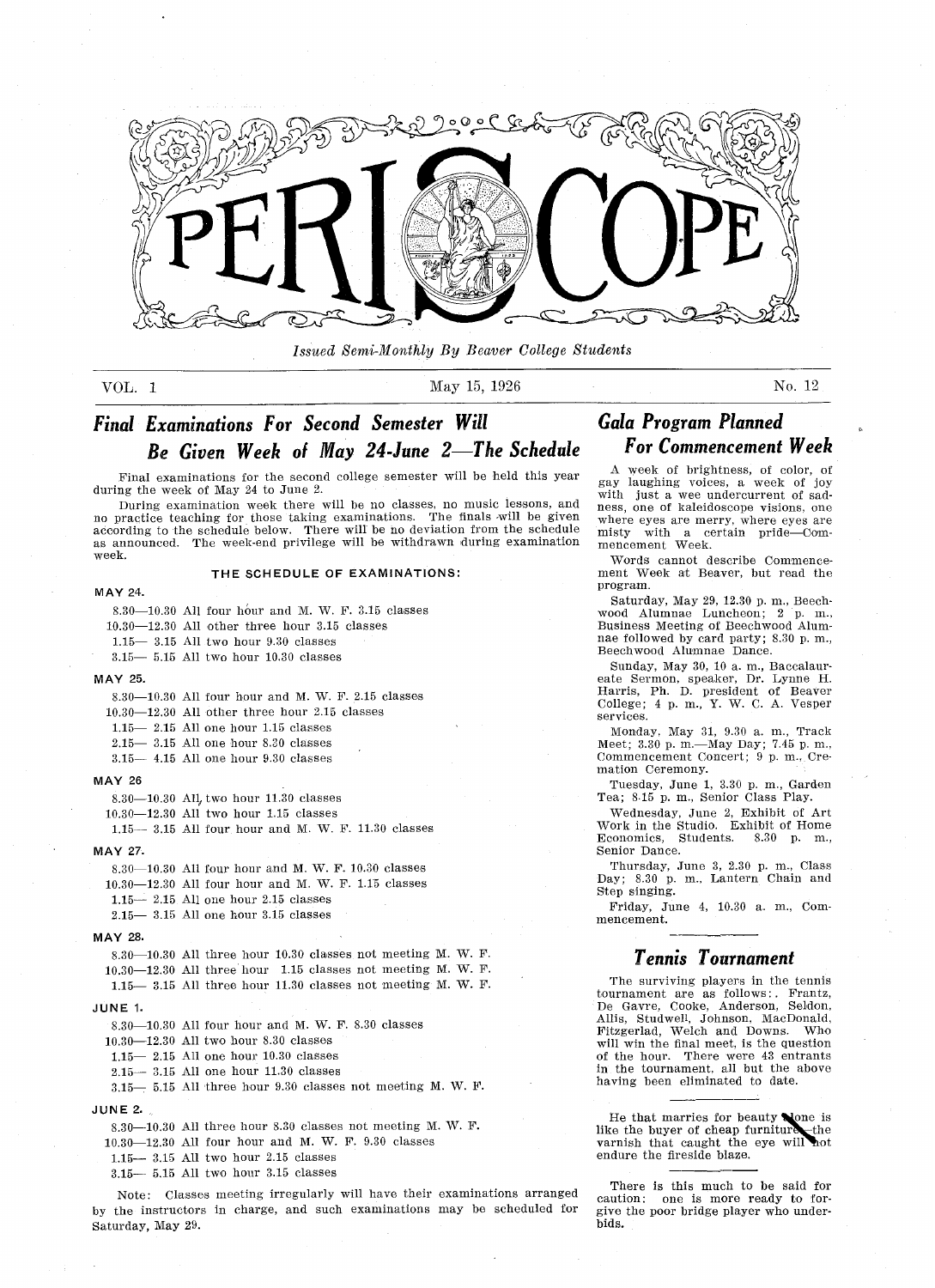## The PERISCOPE

Published Semi-Monthly At BEAYER COLLEGE FOR WOMEN JENKINTOWN, PA.

> Editor ALMA ESPENSCHADE

Assistant Editor JOYCE PRINCE

Literary MARION STEVENS

Art IDA LITwIULER

Sports FAY LITTLEY

Social

VIRGINIA TAYLOR Alumnae DOROTHY STuDwELL

Special Reporters MARY WELKER VIRGINIA HENRY

SUBSCRIPTION PRICE-TWO DOLLARS

Three notes look out at you from behind their bars waiting to be used in the Song of Life when you've turned the page of twenty-Marriage, Work, and Drifting.

If you want to build a sure-nuff unforgetable tune, choose the second. A woman, happily married, with children and with a work she loves and does well, is the freest, completest thing on earth, if she only knew it!

Choose a work, Miss Twenty-Three! You're stepping out into life and you need a work that will stand up under you, solid ground, all the rest of the trip. You won't have to marry because you have nothing else to do, if you have a work. And you won't have to stay married when you don't one bit like it and it's so wrong it's twisting your soul out of shape, if you have a work You can get out and look the matter over from a distance and find

out whether it can be mended or whether it's in rags.

Oh. Miss Twenty-three, whatever and whoever you are, please choose a work! I know-me! I didn't work, and then I did, and I can tell you it makes all the difference in the world

If you do choose a work, you've taken a perfectly whopping step toward being attractive and good looking and the most interesting women in the world are women who work but don't overwork? It keeps them alive inside, and they can't flop down and look like waste, because the office or the studio or the faculty or something-that-theywork-for simply won't stand it! And so they scour their bodies along with their minds and never forget that sys tem in dressing and grooming is just as vital as system in a factory.

Oh love, fun and work, but the greatest of these is work

If you choose drifting-with the idea in the back of your nice young brain that marriage will pop its head up over the horizon pretty soon, if you choose drifting—well, I simply can't talk to the ones who choose drifting. I've sat here a perfect age chewing the end of my pen trying to find something to say to drifters, and nothing comes out but strange, violent exclamations that wouldn't look well in print.

Why do most of us plunge into marriage the way a darky plunges into religion? Just go innocently to a revival and get it--ping, out of the air!  $\equiv$ like that?

When, of course, the thing to do is PUELISHED UNDER FACULTY SUPERVISION to stand safely outside and look in at the windows until you know something about it

Have the married people around you FIVE CENTS THE SINGLE COPY got the kind of marriage you want LEARS thing about it.<br>
Have the married people arous<br>
got the kind of marriage you<br>
Study it, poke into it. Find out

And then when you've studied it and decided you want it, begin consciously

## The Periscopic View

- May 17-Evening, Recital, Publie School Music
- May 18-Evening, Organ students of Charles H. Martin in recital
- May 19-Evening, Recital of Expression department

May  $20$ -Evening, School of Music, Public Recital.

May 21-Evening, A. A. Dance.

May 31-Evening, Commencement Recital

May 24-June 2-Final Examinations

June 1-June 4-Commencement Week

and conscientiously to fit yourself for it. Economic independence; as wide interests as you can get, so that your husband will respect your opinions about human nature and life; a free, strong, vital body and a free, strong, vital mind, so that you can give your children a fair start; as much spiritual quality as you can cram into you faith, courage, the right kind of patience; love-you'll need them all.

Don't allow your body to utter one moan. If you're not strong and gloriously well from twenty to thirty, don't resign yourself to it. It's your Godgiven right to be well in those years<br>and there's healing for you someand there's healing for you where; don't give up finding it.

And please, please don't "make up"<br>til after you are thirty. It always until after you are thirty. makes one look older, more sophisticated. You've time enough for that. See that your hair has the best atten lion no matter how much it seems not tion no matter now much it seems<br>to need it. You'll see the differen when you're ambling toward forty Take beautiful care of your skin Don't waste your strength, you shoul have an enormous reserve force back of you at thirty. Dress as young as<br>you can. Believe me, Sisters, it's a Believe me, Sisters, it's a wise plan! You'll be glad for the next twenty years if you do

Celia Caroline Cole in the Delineator

## Glee Club and Soloists in Exceptional Program

The musical event of the season was the concert given by the Beaver College Glee Club, of one hundred voices, conducted by Charles H. Martin, instructor of organ at Beaver College in the College Auditorium on Tuesday evening, May 11.

The Club was assisted by Agnes Reaser Wallace, soprano. Paul Volkmann, tenor; Edna May Allen, organlst; Dagmar Sjostrom, violinist; Ade laide Weller and Mary Frances Hedrick, pianists.

The program was enjoyed by<br>large audience. The Beaver Coll <sub>a</sub> The Beaver College Glee Club has become widely known. Last year the Club broadcast over the radio and many letters of appreciation were received by Mr Martin from all over the state

Tuesday's program was as follows: Allegra, from Sonata, Guilmani, Edna may Allen; The Lost Chord, Sullivan<br>Glee Club; Doris Nevin, Sweethear Sigh No More, Manney, Agnes Rease<br>Wallace: To Spring, Grieg, At Twi Wanace, To Spring, Greg, To Theory<br>
light, Friml, Glee Club; Spanis<br>
Dance, Rehfeld; Dagmar Sjostrom The Gypsies, Schumann, The Sweet Little Girl and the Quaint Squeegee; Warner, Glee Club; Aria, Lend me your Aid, Gounod, Paul Volkmann By ha Waters of Minnetonka Lieur ance, Wake Miss Lindy, Warner; Glee Club; William Tell Overture, Rossini, Edna May Allen, Adelaide Weller and Mary Frances Hedrick

Members of the Glee Club, in appreciation of Mr. Martin's activities with the organization, presented him with smoking stand, to his surprise and apparent confusion. Mrs. Wallace was presented with a bouquet following her delightful selections.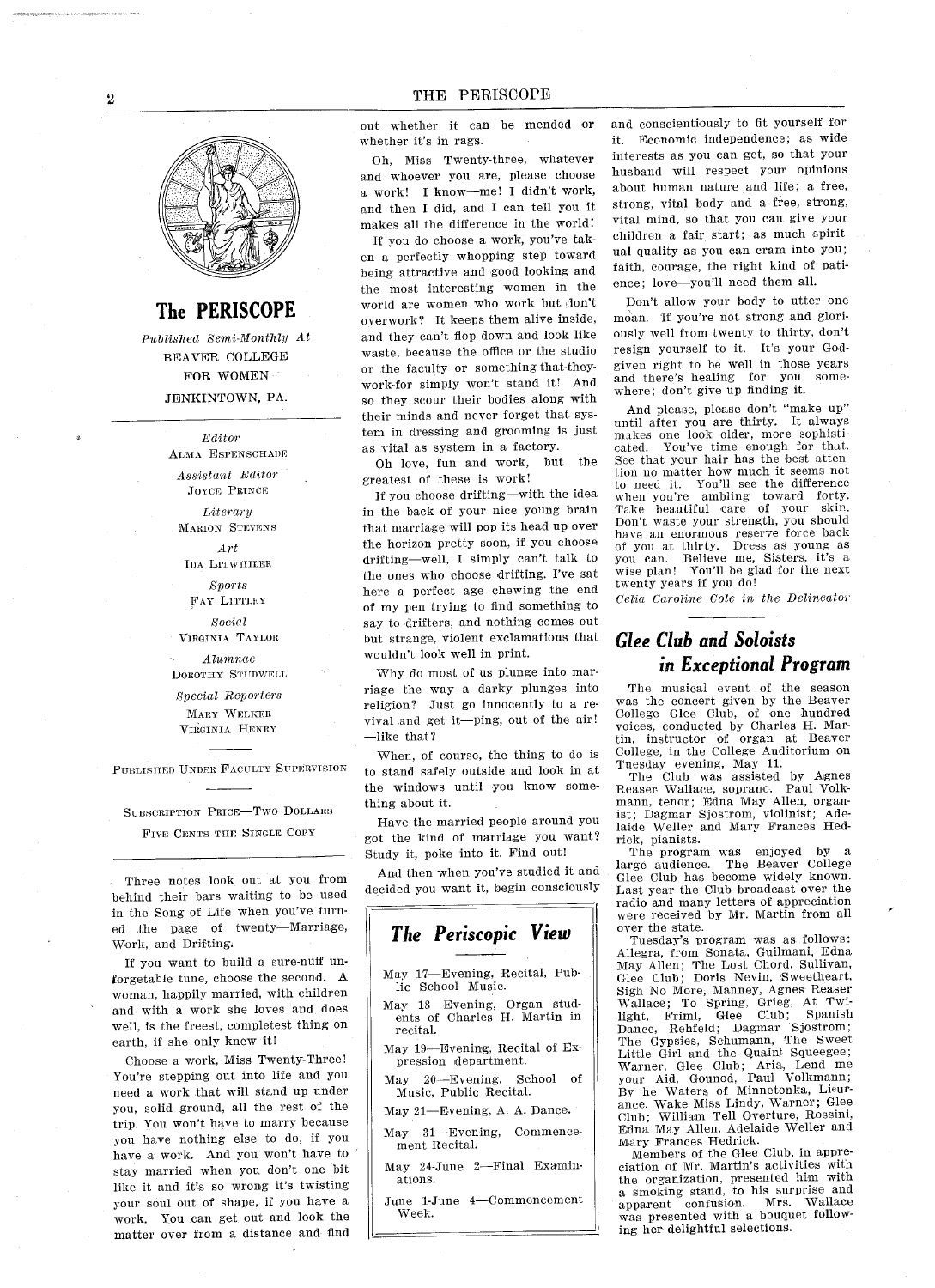## Pentathlon Styles Rival Those ol Vogue

The Pentathlon Society has gone in for dress!! This astonishing fact has been made evident the last few days in the metamorphosed appearance of their pledgees. Wandering through the halls, the campus, and "chow room" are weird resemblances of "our pals of long ago."

And this new form of dress is of an astonishing style. Trim bows are planted on "le pomme d' Adam" (otherwise necks), slave chains have become passe—safety pin ropes telling, in so many pins the age of each adorned are now being worn instead, draped across the shoulder blades. Dandelion corsages complete this fascinating at tire and rival the charming effect of the stockings of many colors. To positively identify this exclusive group, a large "P" rests adhesively on the field above the eyes. Thus these damsels trip the halls, the campus and the "chow room."

We gaze with envious eyes at the good fortune of these pledgees who by their own endeavor have been chosen to model the styles described above They are worthy of it and "Best O' Luck," next year to all you who try for the same honor

## Organ Recital May 18

The organ pupils of Charles H. Martin, organ instructor at Beaver College, will give a recital in the Beaver College auditorium on the evening of May A varied and interesting program has been arranged

Mr. Martin is a musician of prominence. Besides his activities at the College he conducts two male choruses in Philadelphia He is organist at Beth-any Temple Philadelphia Mr Martin studied the organ at Dresden at the time Wassili Leps, composer and orchestra leader, attended the same conenced reduct, attended the same con-<br>servatory. Mr. Leps is conducting<br>master classes in voice at Beaver College

Mr. Martin formerly conducted the Pittsburgh Festival Orchestra, which he took on Chautauqua tours over the United States. He was director of the Cambria Steel Company Orchest: of 75 pieces. In Chicago he directed civic chorus of <sup>200</sup> voices that ap peared with the Russian Symphony Orchestra and Metropolitan artists In September Mr. Martin will conduct group concerts at the Sesqui-Cente nial Exposition in Philadelphia in series in which there will be 450 voices

#### REDS BEAT GREYS IN SWIM

An inter-class swimming meet was held at Beaver, May 10, at which time the Reds won from the Grays by a score of 43-28

High point scorers were Dorothy Studwell for Reds; Frances Jacoby for Grays

- I wrote some lines once on a time,<br>In a wondrous merry mood And thought as usual, men would say
- They were exceedingly good
- They were so queer, so very queer, I laughed as  $\overline{\textbf{l}}$  would die;
- Albeit, in a general way,  $A$  sober man am I.
- 
- I called my servant, and he came;<br>How kind it was of him,<br>To mind a slender man like me.<br>And he of mighty limb.
- 
- "These to the printers," I exclaimed And in my humorous way,
- I added (as a trifling jest), There'll be the devil to pay.'
- He took the paper, and I watched, And saw him peep within
- At the first line he read, his face Was all upon the grin
- He read the next; the grin grew broad,<br>And shot from ear to ear;
- He read the third; a chuckling noise I now began to hear.
- The fourth he broke: into a roar; The fifth: his waistband split;
- The sixth: he burst five buttons off, And tumbled into a fit.
- Ten days and nights, with sleepless eye
- I watched that wretched man,<br>And since, I never dare to write,

As funny as I can.

-Oliver Wendell Holmes.

## Gleanings From Emerson

For everything you have missed, you have gained something and for every thing you gain you lose something

man cannot speak but he judges himself. Every opinion reacts on him who utters it

You cannot do wrong without suffering wrong

A wise man knows that it is always the part of prudence to face every claimant and pay every just demand on his time, his talents or his heart.

Commit a crime and the earth is made of glass

Love and you shall be loved.

Every evil to which we do not suc cumb is a benefactor.

No man knows what that is which he can do until he has tried Envy is ignorance

Do that which is assigned to you and you cannot hope too much or dare too much

Nothing can bring you peace but yourself. Nothing can bring you peace but the triumph of principles

To believe your own thought, to believe in your own heart that what is true for you is true for all men-that is genius

An institution is the lengthened shadow of one man

All mankind loves a lover.

#### DANCING CONTEST HELD

A dancing contest was held on May<br>7. Helen Daniels won first prize;<br>Dorothy Noyes, second; Virginia  $7^{\circ}$ second; Schafer, third.

Those competing in the contest were as follows. Helen Danials, Dor othy Noyes, Virginia Schafer, Robert Schafer, Evelyn Hart, Mildred White, Ruth Hine, Mary Everhart, Frances Mallory, Edwina Cabllaro.

First place award was <sup>100</sup> points toward Pentatblon and the Beaver letter

#### Among Us Mortals

"Next!" cried the assistant as the first patient walked out of the doctor's med patient walked out of the doctor's ting in the waiting room for age dreary, drab place which of course encourages one who is about to go see his doctor. On the wall were lovely nice On the wall were lovely pictures of automobile accidents with beautiful gilt frames. The dull wall paper seemed to have reflections of the pictures on it and every now and then<br>I could visualize some poor soul being carried in. This must have been a day for the children because the office was full of them. Some were weeping and some laughing, but they didn't know some laughing, but they didn't know what it was all about so it did not mat ter. One man selected a magazine from a pile beside him. He was tall and thin, looking frightened to death<br>and starved. Poor man, he soon put down the magazine with a look of ter-<br>ror and later I noticed it was entitled, "Amputations." Doctors do have the nicest habits of scaring people Such literature should be kept concealed

Through the window in the office door I could see the doctor and his patient. Their expressions were any thing but pleasant. Now and then I heard a groan, each one sounding like the last, so I began to prepare for the worst. Doctors will be doctors

 $I. E. Ried.$ 

## Leavitt-Shafer Recital

recital was given by Miss Marion Leavitt, pianist, assisted by Miss Roberta Shafer, contralto, on May 6 in the College auditorium.<br>Miss Leavitt played difficult selec-

tions skillfully and charmed her audience with her pleasing presentation. She is a pupil of Wassili Leps and Frederick Stanley Smith of the Beaver College School of Music.

Miss Shafer's sweet contralto voic won much applause Miss Ray Wo mack, violinist, played a beautiful ob-<br>ligato to Miss Shafer's rendition of the<br>"Cradle Song of 1915." Miss Shafer is a pupil of Bernice Keach Ripley of the Music Faculty

#### BEAVER COLLEGE INSTRUCTOR ORGANIST IN LOCAL CHURCH

Frederick Stanley Smith, A. A. G. O., of the Music Faculty of Beaver College, has resigned his position as organist and choirmaster at Taber<br>nacle Presbyterian Church, Thirtynacle Presbyterian Church, Thirty-<br>seventh and Chestnut streets, Philadelphia, a position he has held for the past two and a half years, to accept the post of organist and choirmaster<br>at Carmel Presbyterian Church at Carmel Presbyterian Church at Edge Hill, Pa. Mr. Smith came here from Wilmington, Delaware, where he<br>held similar positions at the Delaware Avenue Baptist and Swedenborgian Churches and the Beth Emeth Syna gogue He will begin his new duties at Carmel Church on May

Keep that schoolgirl complexion-<br>out of the rain.

"Have you heard of the professor"<br>latest stunt?"<br>"No."

"No."<br>"His wife sent him after a pair of spectacles and he brought home a couple of lamp shades.'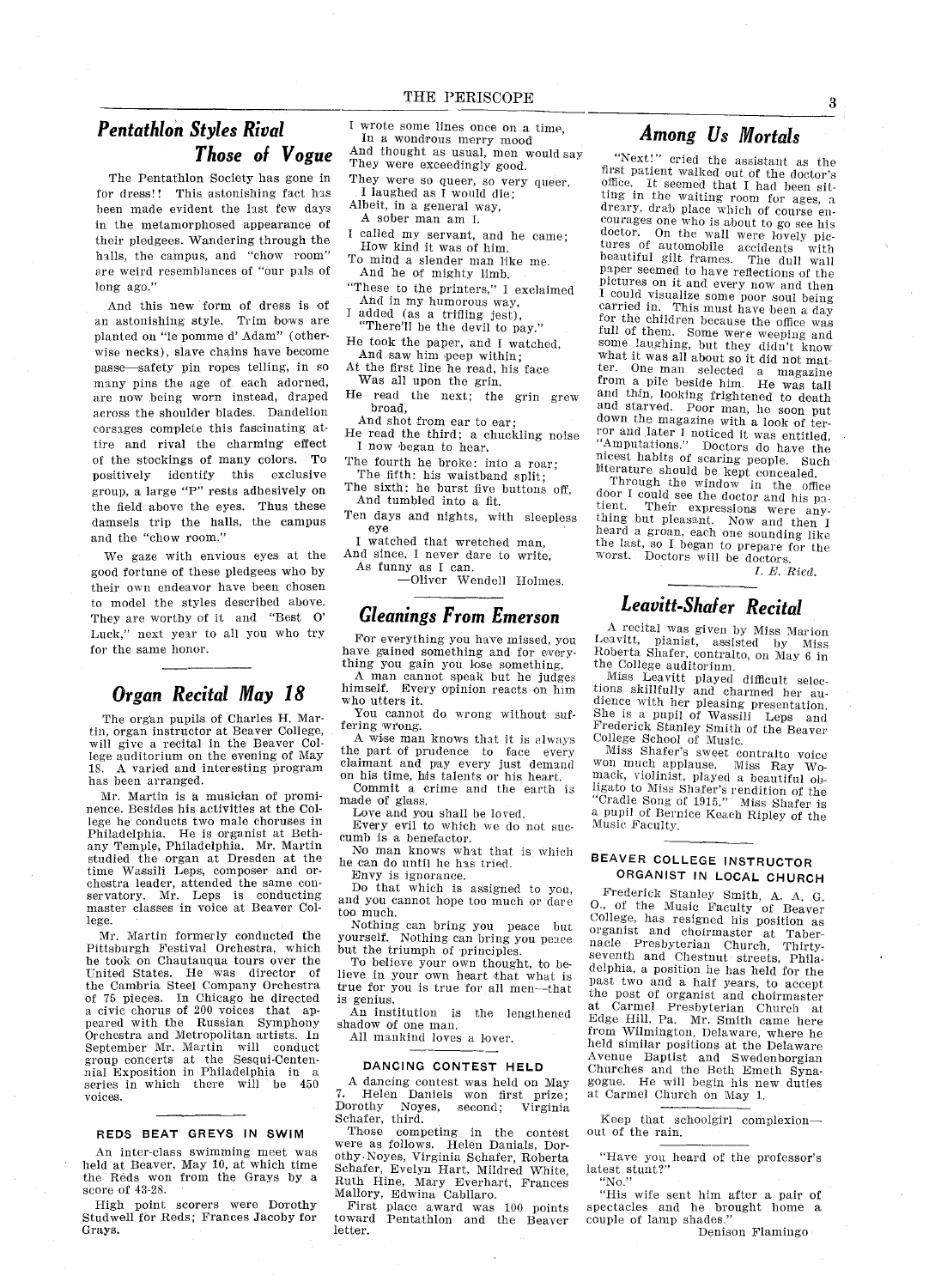## LITERARY DEPARTMENT

#### New Student Government Board Takes Office

4

The new Student Government Board consisting of Emily Theis, president; Gene Cross, vice-president; Thelma Ryder, secretary; and Nancy Cook, treasurer; with board members: ginia Scheafer, secretary, Mary Belle Mellor, and Lois Mingle, were installed in office on May 3, with ceremony.

The ont-going president escorted the new president into the social office fol lowed by the old officers with the new consecutively where the formal intro ductions to the social directress took place. Immediately after the present board undertook their new duties with the enthusiasm and energy plus vim that has been expected of them

A profitable year is anticipated with<br>averal rumored changes. The honor several rumored changes. existing in every Beaver girl is to be<br>given a chance to prove itself. Beaver given a chance to prove itself. is college and as so much more is expected of a college girl than a prep," the students are to be given an opportunity to show that they, too, can live up to expectations. says that the demerit system is to give way to another method of governing which will meet the approval of the students and encourage that honor be fore mentioned. Noise will be subdued to a great extent. A talked-of plan of abolishing the present evening services on Sunday for vesper services will be placed before the students the begin ning of next year for their vote

Numerous parties and teas are plan ned and at the end of next year such a memory of good times, of color and<br>cheer combined with executive cheer combined with executive<br>ability and well managed affairs of ability and well managed state, will prevail that this new board, under Emily Theis, may be remembered

#### Attends Convention

Mrs. Besse Edmonds Smith, member of the faculty of the School of Music at Beaver College, has returned from Atlantic City where she attended the eastern conference of the Association of Music Supervisors at the Ambasa dore Hotel

Mrs. Smith, whose home is at Bryn Athyn and who is well-known in music circles, conducts the Public School Music department at the col lege

"Reports at the conference," said Mrs. Smith, "indicate an ever-increasing demand for music supervisors and teachers in music in schools through out the country. As a consequence, many of the most talented musicians are entering this profession, which is developing rapidly."

it has been suggested that next year Beaver College have an additional small glee club to give members of the conduction classes practice as well as theory, in learning to do what the<br>Dutchman called "beating the air mit ein stick".

## Suite Talk

Dear Buddy

Well, we've begun to count the seconds before commencement week!<br>What do you think? Thirty mem-

What do you think? bers of the Sons of the American Revolution were entertained at dinner by Dr. Harris on Saturday evening. The eligible single men asked to be allowed to attend some of our dances We, the student body, (with faculty consent) extend a cordial invitation to visit us again-any time.

Dean and Mrs. Ryder were in Washington, D. C., on Sunday, and had dinner at the New Willard. The Dean says that he prefers New York but from the way he talks he succumbed to the charms of Washington

Edna May Allen has been invited be piano soloist at a reception being given in Blairsville, N. J., May 14<br>Enda's Mother, Father and Grand mother were guests here over Moth er's Day.

Mr. and Mrs. Wallace had guests here for dinner Sunday

Dr. and Mrs. Harris, Dr. and Mrs. Thomas and Miss Clute motored to Valley Forge on Sunday, attended services in the Washington Chapel, and had dinner at the Washington Inn

Buddy, dear, this seems to be the week-end the faculty stepped out The student body have been rushing mad ly around with commencement prepar ations, also, studying.

Evelyn Carbin's mother was here over the week-end. Everyone thought it was Evelyn's sister.

Julia Berry Taylor, of the class of '90, now of Roland Park, Baltimor is much improved in health. Miss Taylor has been ill several months Miss Taylor is the daughter of the late R. T. Taylor, President of Beaver College for thirty-five years

The Athletic Association will give formal dance on May 21. The Lehigh Six will provide the music The affair is being greatly anticipated

The Seniors of Beaver College will present the play "Peg O' My Heart under the direction of Miss Baldwin The cast will include Mrs. Chischester-Ruth Decker, Allaric-Studwell, Hawkes-Evelyn Grenier, Jarvis-Dorothy Pegg, Peg-Loree McClaran, Jerry-Leah DeGrave, Bennett (the maid),-Eleanor Lyne.

Misses Iola Ahlers, Loree McClaran,<br>Charlotte Tonis, Helen Daniels, Virginia Harmon, Margaret Moore, Sarah Newmark, Betty Mathews, Betty Davenport, Martha Dann and Lula Belle Paris went to the theatre recently with Miss Baldwin

Mr. George M. Thompson, a pupil of mr. George M. Thompson, a pupu of<br>Mrs. Flavia Davis-Porter, organ instructor, and a graduate and post graduate of Beaver College, Beaver, Penna., has been chosen dean, for the second term by the American Guild of Organists of North Carolina. Mr. Thompson is at the head of the Pipe Organ and Thearetical department of the North Carolina College for Women at Greensboro The faculty annual picnic will be

held Saturday, May 22, at Deer Park.

Ida Lithwhiler, a pupil in the Beechwood school of Fine Arts, was awarded the first prize of \$10 for a charcoal drawing in competition Leah De Gavre was voted second prize of \$5 These drawings are to be submitted to the Penna Academy of Fine Arts in their annual interscholastic com petition.<br>Oh!

There go some of the Penthalon victims. After working so hard to acquire points for the society, the fatal hour has come. I must close and see the fun.

Hastely,

#### IMA BUD

## Confucius' Golden Rule

"The highest study of all, is that which teaches us to develop those principles of purity and perfect virtue, which Heaven bestowed upon us at our birth, in order that we may acquire the power of influencing for good those amongst whom we are placed, by our precepts and example; a study without an end-for our labors cease only when we have become per  $fect$ —An unattainable goal, but on that we must none the less set before us from the very first. It is true that we shall not be able to reach it, but in our struggle towards it, we shall strengthen our characters and give stability to our ideas, so that whilst ever advancing calmly in the same direction, we shall be rendered capable of applying the faculties with which we have been gifted to the best possi ble account

From "The Annals" of Confucius. The Code of Ethics promulgated by the great Chinaman, Kung Fu Tsze (Confucius) more than four hundred years before the beginning of the Christian Era, epitomized in the<br>foregoing quotation from the "Annals of Confucius" is so complete and comprehensive, that any attempt to modify it must but mar its perfectiou

No summary of rules of conduct by prelate or philosopher during the last twenty-four hundred years ago has contained any principle for the guid ance of man in his dealings and re lations with this fellow man not emphasized in Confucius, "Golden Rule."

Claiming no divine revelation nor attempting the founding of any re ligon the great phiosopher and teacher made for himself a place among the "Immortals," by the simple teach ing of a scheme for right living in the world, which if consistently and persistently followed would soon solve most if not all of the perplexing prob lems; individual, social, economic, natural and inter-national which vex the world in this, in many respects, the greatest century in the earth's history

"Superior and alone Confucius stood, Who taught that aseful science to be good

 $\ldots$  Contributed.

There is little difference between a rut and a grave, only one is deeper than the other

Don't be a pessimist. Always notice the shiny side of things-unless it's a last year's suit.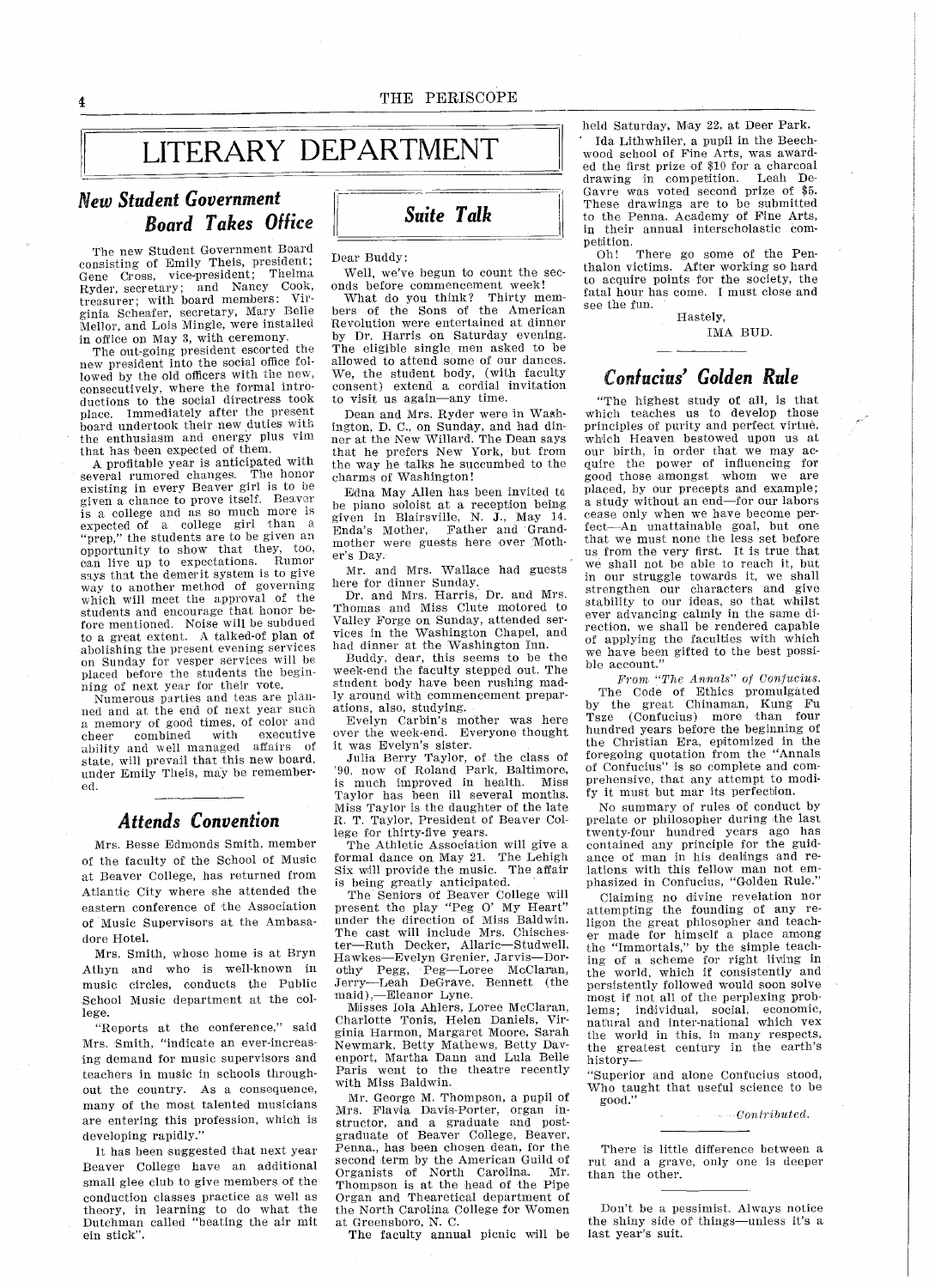#### Pirate Party

dozen bloodthirsty Pirates climbed aboard the Jolly Roger, brandishin cutlasses, wearing threatening scowl pushing and shoving. Colorful costumes, bright paint, earrings, flashing daggers and mustachios--pirates all.

The two older members of the crew were presented with quaint bloodstain ed maps, and sent far on a treasure<br>hunt. From spot to spot, with a candle flickering madly in a sharp breeze as the only light, went the two searchers. Finally their efforts were rewarded by finding the treasure chest, the treasure being divided between them

Dancing aboard the Jolly Roger once more, and then eats, served in cigar boxes—chicken salad, creamed pearties, crackers, gingerale punch, wee cakes and pickles

We might say that this was the party given for Lee DeGavre and Ida Litwhiler, graduating art students, by the Junior Art Class in the Studio on Thursday evening, May 6. Miss Paige and Mr. Nuse were guests—and chaperoned the cruise.

## Darktown Minstrels Presented For Pentathion

regular minstrel show was pre sented by Beaver girls in the College auditorium on Thursday evening, May<br>13

The curtain arose on a circle of<br>girls in frocks of rainbow colors, "col-<br>legiate" lads in "tuxs" and five "black  $faces''$  in "Sunday best". In the center presided the Interlocutor. But there was a vacant seat among the end-mens a vacant seat among the<br>end-men--Where was "Adhesive?"<br>Yo-Ho!--Bang! went the chapel down<br>and "Adhesive" himself, sailed down the isle on roller skates which he had luckily carried on a "long ride."

There followed a round of joke<br>"cracking", "bone pulling," singing<br>and dancing. The second act depicted<br>a "Blacktown" choir, who sang in perfect harmony and negro chant<br>"Down by the River Side." The snappy dialogue between Ikey and Izzy in the third act caused no end of laughter

In the fourth act "Blacktown's Follies" tripped the light fantastic and "high steppin' yella gal" skillfully exhibited the "Charleston".

Those taking part were: "Peter" Ried, Interlocutor; end men: Sall<br>Maynard, "Bromo Seltzer"; Robert<br>Shafer, "Rastus"; Helen Camberr<br>"Isaah"; Joyce Prince, "Adhesive" Toppy Dann, "Snowball"; Ray Wo<br>mack, "Aspirin"; Circle. Eve Hart Lea De Gavre, Dotty Williamson Mary Raub, Margaret Pankey, Blanch<br>Lehnhardt, Nancy Cook, Elinor Lyne, Lehnhardt, Nancy Cook, Elinor Lyne<br>Yettabelle Rosenblum, Ann Welch Dotty Beegle, Betty Matthews, Peg<br>Ewell, Lucy Brown, Eleanor Outten; Ikey", Dorothy Studwell, "Izzy", Frances Jacoby; "Charleston Danstrandon, Sara Newmark, Bessie<br>Silverman, Sara Newmark, Bessie Wilner, Helen Daniels, Dotty Noyes,<br>Kathleen Riddle, Sally Herring, Virginia Schaefer

Much credit is due Roberta Shafer who cleverly arranged and directed the minstrel show

#### THE PERISCOPE

Stuff and Nonsense

Sprig Flowers on the Periscob Sdaff. Pet-U-nia—Alma Espenschade<br>Daffy-dill—Marion Stevens. Jazzy-man-Bobby Welker Croak-us—Joyce Prince<br>Two-lips—Virginia Taylo Green-eyed Susan-Fay Littley Daze-y—Ida Litwhile<br>Vile-t—Dot Studwell May Flower (and may not)-Virginia

Henry

Our idea of a fast girl is one who can play a game of tennis with herself

Bang the Tea-Tray.\_ Hey diddle, diddle, The sax and the fiddle The drummer discovered a tune;<br>The orchestra laughed To see each sport When he played on a pan with a spoon.-Harvard Lampoon.

Not Thirsty—"Have you given the<br>goldfish fresh water, Marguerite?" "No, they haven't finished the water

I gave them yesterday. -Chicago News.

- At the dance
	- A little tulle
	- yard of silk
	- A little skin
	- As white as milk
	- A little strap
	- How dare she breathe
	- A little cough-
	- Good evening-Eve!

It's a long worm that has no turning

Virginia is married again "Was it love at first sight?"

"No, her first love was a sight!"

Pity now poor Mary Ames,<br>Blinded by her brother James;<br>Red-hot nails in her eyes he poked—<br>I never saw Mary more provoked.

Dr. Martin to noisy class—"Girls,<br>With all your faults l love you still but you're never still."

"Are you busy tonight? asked the very young and exceedingly good-look

ing English professor.<br>
"Oh, no, I'm not gushed the fair<br>
young thing, with visions of a date floating before her eyes.<br>"Then I'd advise you to correct you

"Then I'd advise you to correct your<br>back themes and hand them in tomorwas the disappointing reply. Green Onion

He-Can you Charleston? She-No, but I can Philadelphia! He-Meaning what? nd meaning what:<br>She—I'm a good little Quaker Sniper

Ode to Lightning Bug envy you, little fire bug You worry not a bit, For when you see a traffic cop, You know your tail light's lit. U.S. Navy

It seems strange that those who profess so much knowledge of the next world know so little about this one

A recent winner in a contest being conducted by the Daily News of Philadelphia submitted the following Editor Daily News

I am watching the trend of femining styles with disgust. Everywhere we go we see the same monotonous mannish woman Woman should be a1 that man is not She could clothe her body with lovely womanly things, so that it may appear to the best advant age possible

We read of the beautiful women of bygone ages who inspired artists, poets and sculptors, but who ever heard of them wearing anything like the severe unwomanly clothes that we see today "A thing of beauty is a joy forever."<br>We do not have to be old-fashioned to be womanly.

Ida May Carr, Camden, N. J.

Manicuring, Shampooing and Wave ing. La Rose Beauty Parlor, 407 York Road, Jenkintown.--Adv.